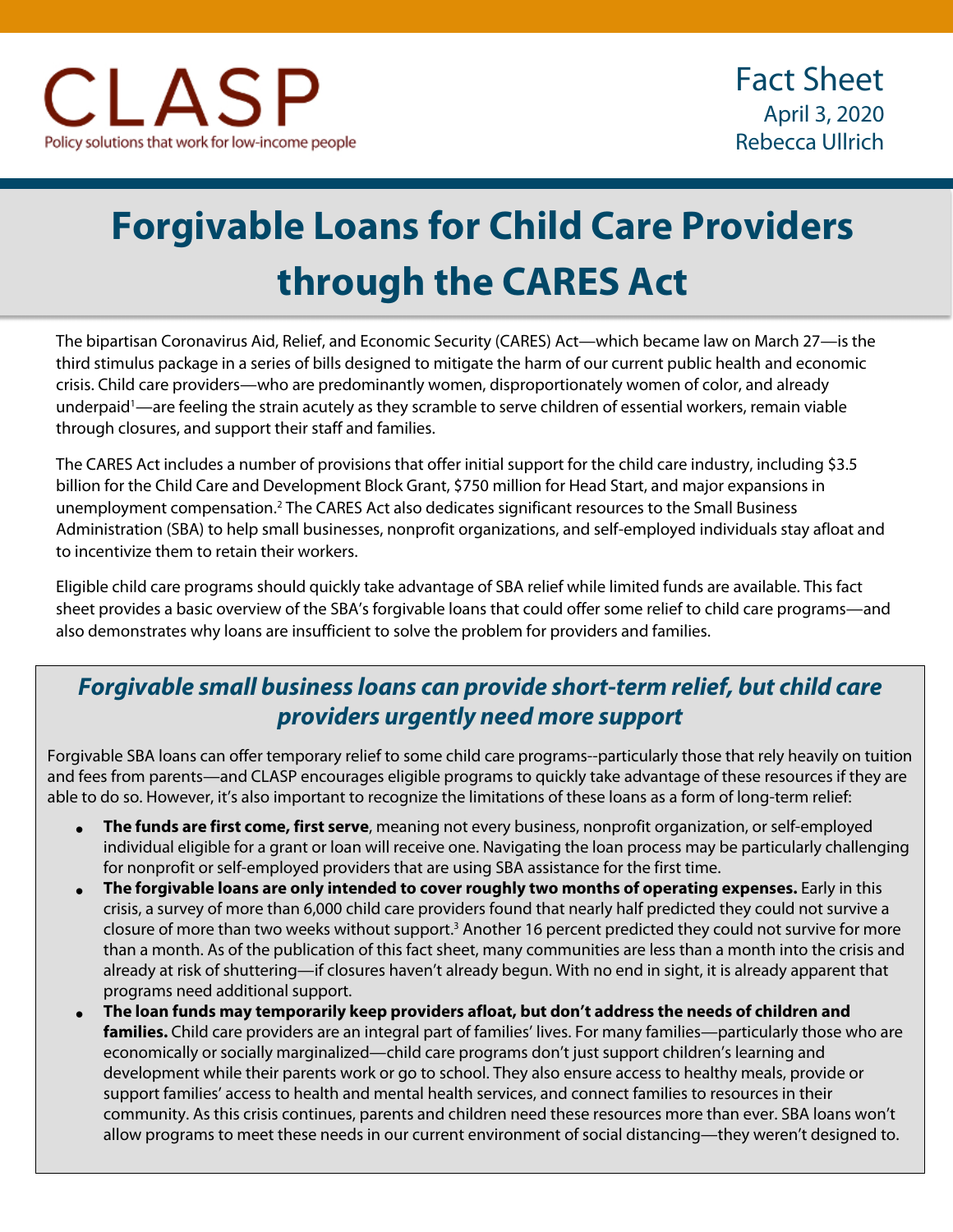#### **What resources are available through the Small Business Administration?**

**Emergency cash advances through the SBA's Emergency Economic Injury Disaster Loan (EIDL) program.** Eligible child care programs can request an advance of up to \$10,000 to help maintain payroll and make rent or mortgage payments during temporary closures or losses in revenue. Funds will be disbursed within three days of a successful application and will not have to be repaid, effectively turning them into a grant. EIDL applications are currently being accepted at **https://covid19relief.sba.gov/**.

**Forgivable loans through the Paycheck Protection Program.** The CARES Act also establishes a new SBA loan called the Paycheck Protection Program (PPP). PPP loans will provide eligible child care providers with a loan of up to roughly 2.5 times an average month's worth of total payments for certain payroll costs, not to exceed \$10 million. Employers can use loans to cover wages and salaries, costs related to group health care benefits, mortgage interest payments, rent, utilities, and interest on other debt incurred before March 1, 2020. Loans can be fully forgiven if certain conditions are met (see below). Eligible child care providers can apply for PPP loans through participating banks and credit unions starting on April 3, 2020. Applications will be accepted until June 30, 2020.

#### **Who is eligible to apply?**

Nonprofit (specifically with 501(c)(3) or 501(c)(19) status) and for-profit child care programs with 500 or fewer employees (defined as anyone employed on a full-time, part-time, or other basis) are potentially eligible for relief. This would apply to both center- and home-based programs. Self-employed family child care providers are also potentially eligible, but they must submit documentation (potentially including payroll tax filings and income and expenses) to verify their eligibility.

Importantly, child care providers do not need to provide collateral or a personal guarantee to apply—they only need to certify that the loan is necessary to support their ongoing operations and that they will use the funds appropriately.

#### **How can providers maximize the amount of their PPP loan that is forgiven?**

PPP loans are intended to help small businesses retain workers during periods of temporary closures or significant slowdowns. Child care programs can take full advantage of the loan forgiveness available by:

- **Spending funds on qualifying forgivable expenses in the first 8 weeks of the loan period** , including payroll, mortgage interest payments, rent, or utilities. The SBA requires that at least 75 percent of the forgiven amount be used for payroll.
- **Maintaining (or quickly rehiring) employees and maintaining wages**. The amount forgiven will be reduced if employers lay off staff and/or reduce staff wages by more than 25 percent, unless cuts are promptly eliminated.
- **Keeping tabs on all forms of relief available.** If programs receive an EIDL cash advance and a PPP loan, the amount forgiven will be reduced by the value of the cash advance.
- **Documenting how loan funds are spent.** Programs will have to show appropriate documentation to verify that they maintained their staff and wages and to verify any payments made on mortgage, rent, or utilities.

Any remaining portion of the loan not immediately forgiven is automatically turned into a 2-year loan with an interest rate of 1 percent. Loan payments will be deferred for 6 months, during which time interest will accrue.

#### **Conclusion**

One-time, short-term loans—even in combination with additional CARES Act supports more directly related to child care—will not address the full scope and scale of the challenge at hand. With more than 22 million working families across the country, our nation's economic recovery in the aftermath of this crisis will depend on a child care system that is able to bounce back. Child care providers and families need immediate relief with as few barriers as possible and this is best accomplished through a significant and direct investment in child care. CLASP calls on Congress to include \$50 billion for the child care system in the next coronavirus package. Our nation's future depends on it.

#### **clasp.org**